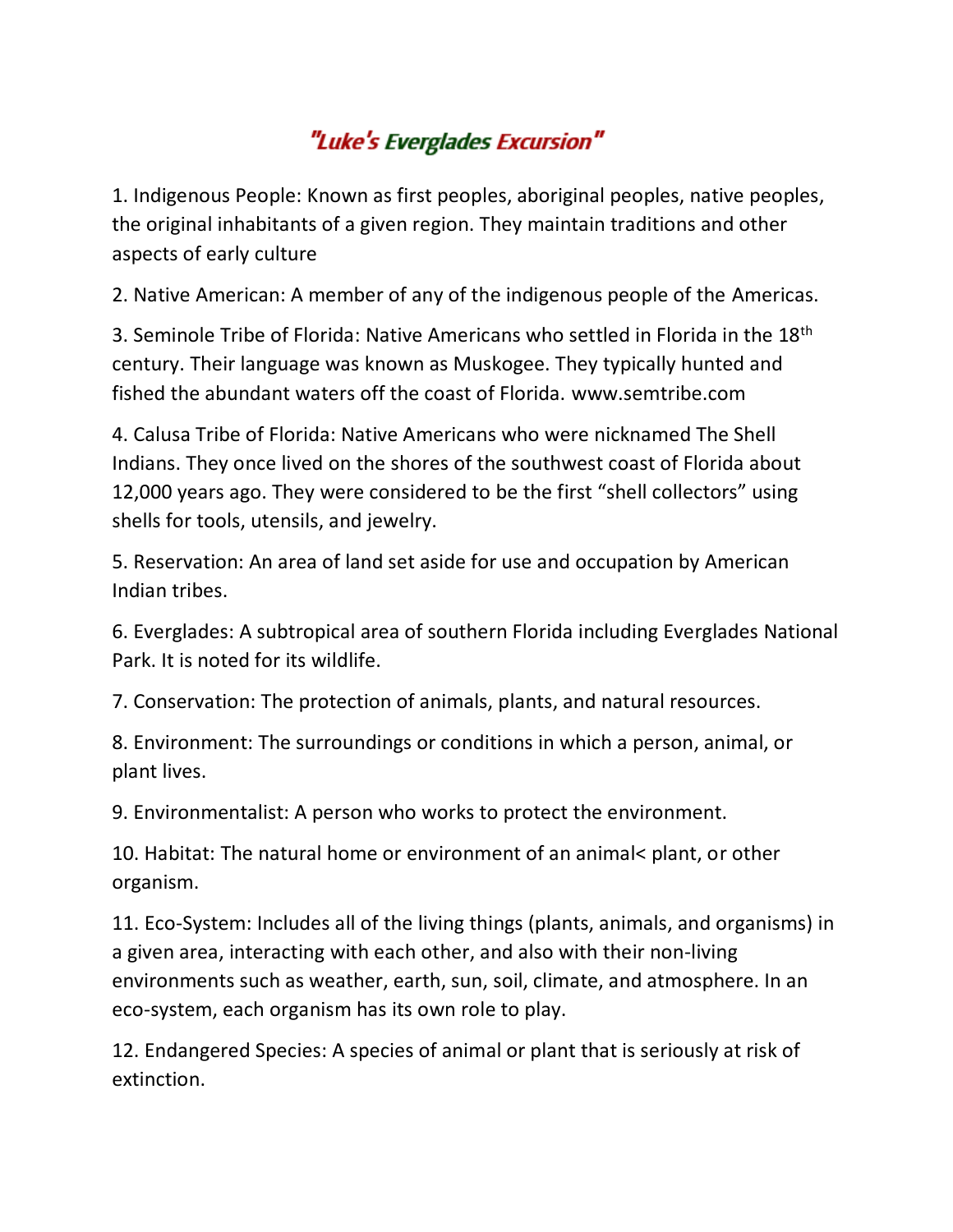13. Extinction: The situation that results when an animal or plant no longer exists.

14. Wildlife Corridor: A link of wildlife habitat, generally native vegetation, which joins two or more larger areas of similar wildlife habitats. Corridors are critical to animal populations. [www.floridawildlifecorridor.org](http://www.floridawildlifecorridor.org/)

15. Predator: An animal that naturally preys on others.

16. Invasive Species: A non-native species to the eco-system likely to cause economic or environmental damage.

17. Light Pollution: Excessive artificial light of the night sky over inhabited area which can have serious environmental consequences for humans, wildlife, and our climate.

18. Nocturnal: Animals who sleep during the day and come out at night when the sun goes down.

19. Solar System: The collection of 8 planets and their moons in orbit around the sun, together with asteroids, meteoroids, and comets.

20. Camouflage: To hide or disguise the presence of a person, animal, or object by covering themselves to blend in with their surroundings.

21. Legend: A traditional story sometimes popularly regarded as historical but unauthenticated. Learn about the Legends of the Seminoles and their campfire stories. Their legend "The Creator of Earth" made sure that certain animals and plants possessed unique healing powers. [www.semtribe.com](http://www.semtribe.com/) 

22. Chickee: A word Seminoles used for "house." Palmetto thatch over a cypress log frame.

23. Artifacts: An object made by a human being, typically an item of cultural or historical interest.

24. Milky Way Galaxy: The galaxy that contains our solar system, seen as a band of light in the night sky.

25. Family Heirloom: A valuable object that is owned by a family for many years and passed down from one generation to another. Example: jewelry